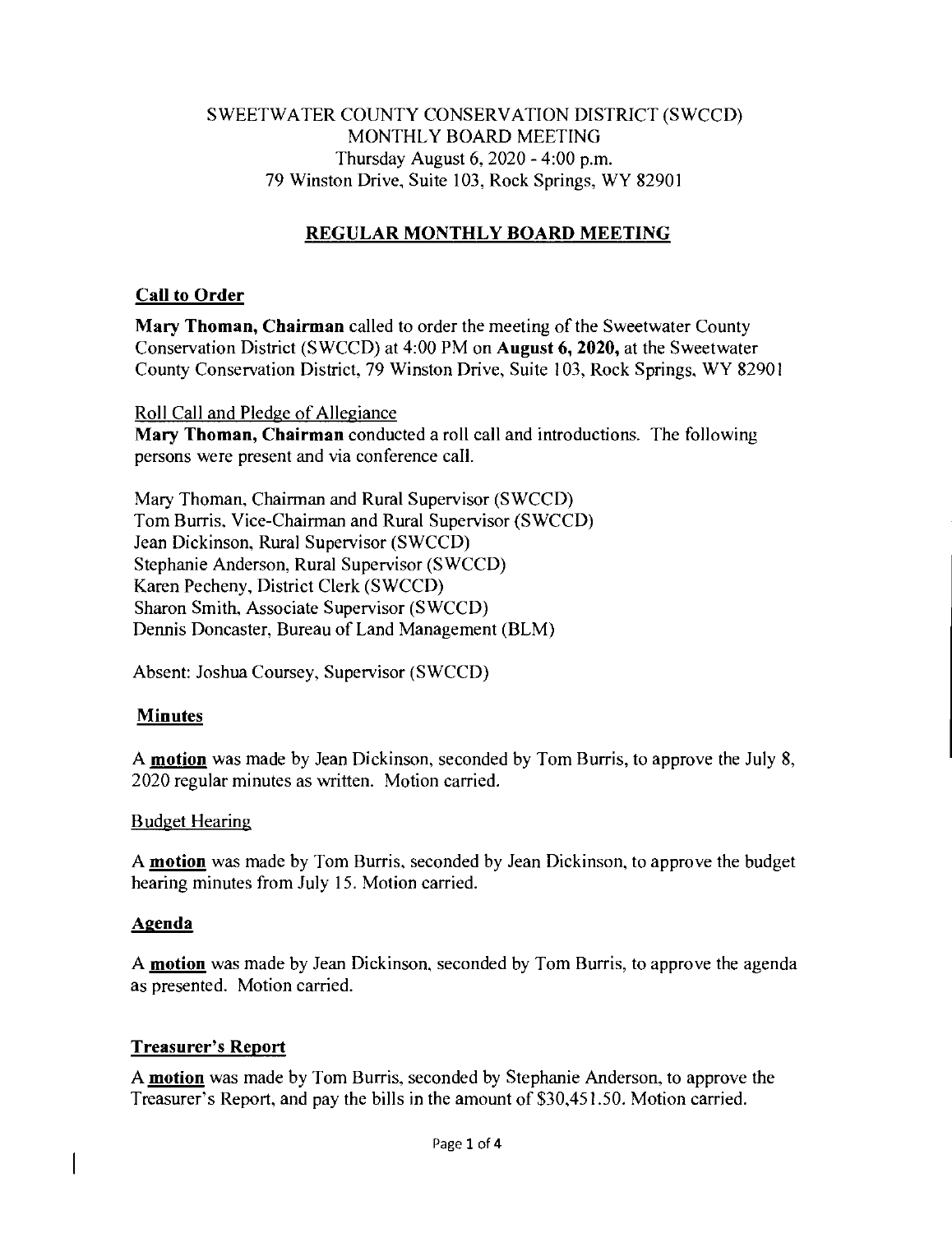### Budget Message from A&I

The Board discussed linking the District's budget to the A&I (Wyoming Department of Administration & Information) website. WACD strongly encourages District's to post their budget on their websites. Staff is working on the website to create a link.

The Board discussed publishing agendas and approved minutes on the website. The Chairman asked members to think about adding those items to the website.

### 2020 F-32 Survey of Local Governments Form

Staff sent the Wyoming Department of Audit F-32 form, QuickBooks backup and bank statements to the accountant. The form is due September 30.

### **Special Reports**

### NRCS Report from Tiffany Hayes, Area Conservationist

• Written report was included in Supervisors packets. The Lyman/Rock Springs Service Centers have 48 active contracts. COVIDI9 office status — Lyman is in Phase 2 and Rock Springs remains in Phase 3.

Dennis Doncaster

• Doncaster will be attending the Killpecker Creek tour next week.

# **Unfinished Business**

# Bitter Creek Update

Staff will contact  $D \& D$  Oilfield Services regarding the maintenance on the Drop Structure Project. The Board would like to move forward with adding grout on the structure.

# Killpecker Creek Headcuts and Assessment Site Investigations

The Killpecker Creek assessment will be held August 12. Staff will contact the participants.

# Long Range Use Plan & Policy (LRUPP)

The Board held a work session on the LRUPP before the regular Board Meeting. After discussion, legal will send a redlined draft the end of August to the Board for comments before it goes out to the public in October. The updated Plan is due December 31, 2020.

# WACD Annual Awards Program

The District will submit names to the state for the awards program.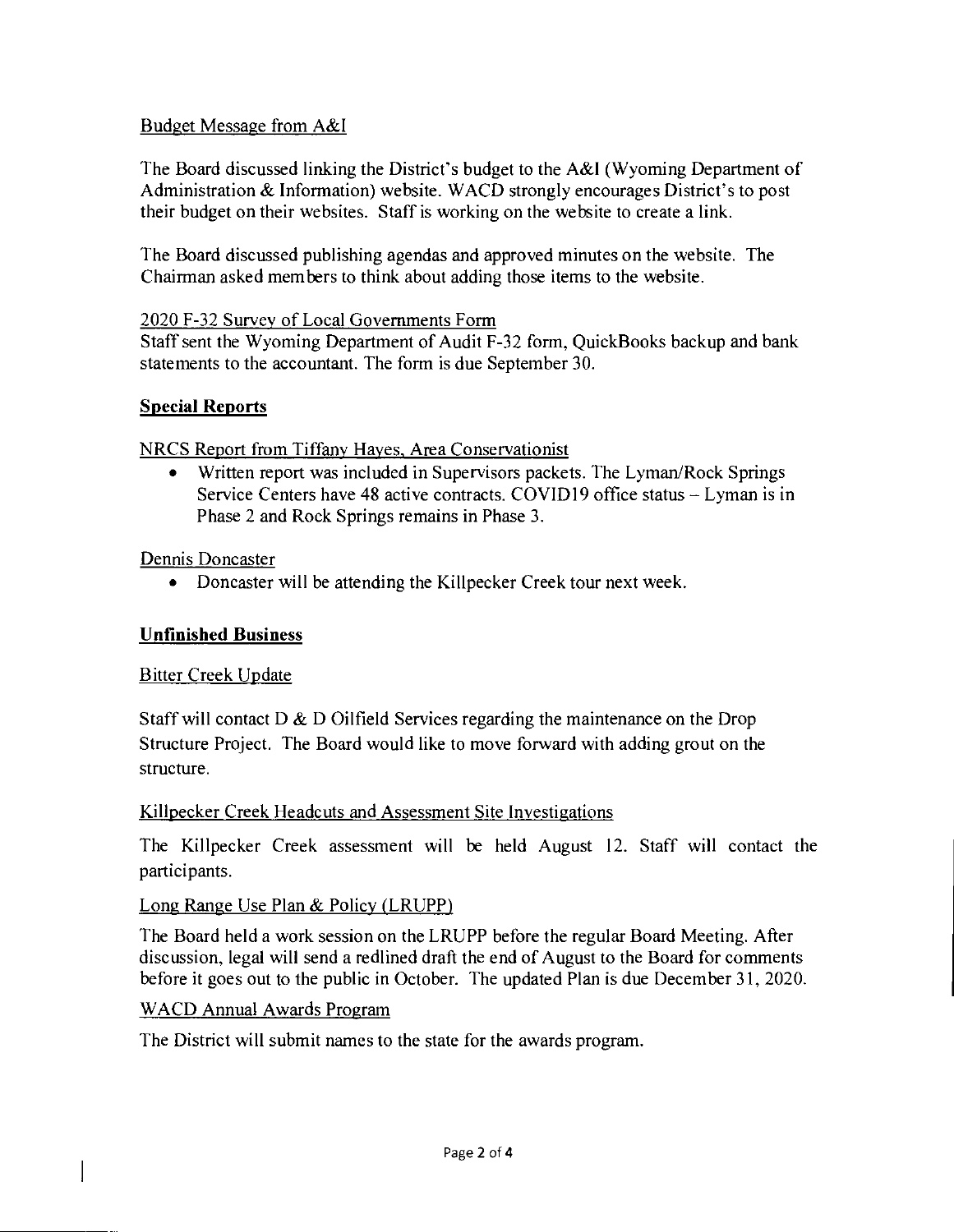# New Business

Pre-Decisional — Coalition of Local Governments (CLG)

• Chapter 29 Sage-Grouse Mitigation Credits 7-28-2020

A **motion** was made by Jean Dickinson, seconded by Tom Burns, to ratify the comments. Motion carried.

Annual Base Funding Requirements

Staff has submitted all the base funding requirements for August.

Area V Meeting

The Area V Meeting will be held on Friday, September 11. A virtual option has been proposed. Staff will send out the link to the meeting to the Board.

### **Supervisors Reports**

### Mary Thoman

- Attended the SWCCD Budget Hearing held on July 15.
- Attended the Coalition of Local Governments (CLG). The next CLG Meeting will be August 20 in Kemmerer.
- Attended the Powder River Basin Council, County Commission and the Wyoming Landscape Conservation Initiative (WLCI) Meetings. (virtual)

### Tom Burris

• Attended the SWCCD Budget Hearing held on July 15.

### Jean Dickinson

• Working on comments for the Forest Plan, Rock Springs RMP and reviewed the comments on the mitigation.

### Stephanie Anderson

• Reported that recreation use is up at the Flaming Gorge Recreation Area, they are seeing a 347% increase on the Utah side and it is very busy.

### **Staff Reports**

### Karen Pecheny

- Attended the SWCCD Budget Hearing held on July 15.
- Working on the state funding checklist that is required from all Wyoming Conservation Districts to receive funding for FY 2021. (\$8,824) from the Wyoming Department of Agriculture. The first deadline is August 31.
- Working on access agreements for the Killpecker Creek tour and future water quality monitoring.